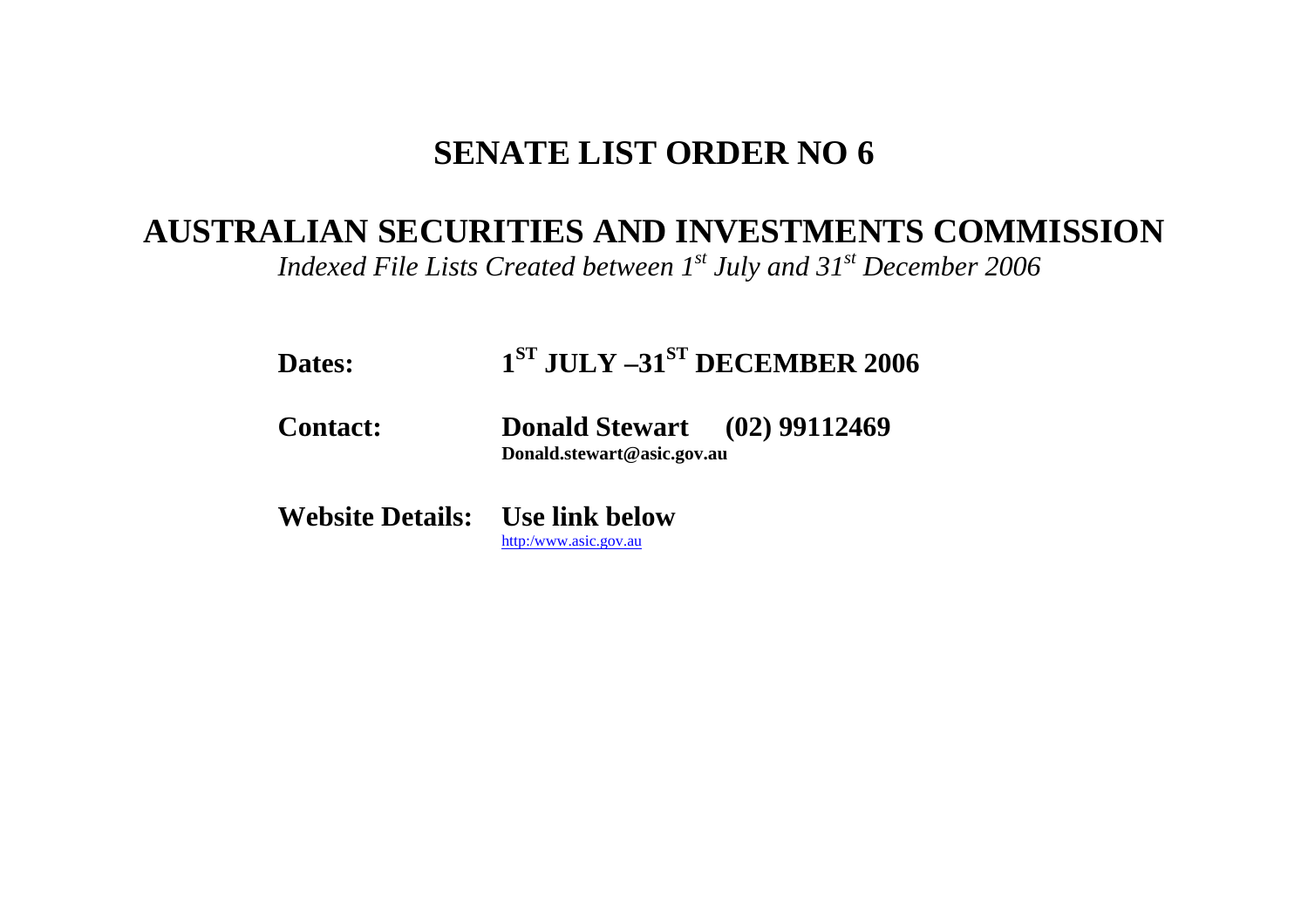File Number Title PMR 2006/020328 ENHANCED FEE DISCLOSURE RELIEF FOR TRADITIONAL PRODUCTS PMR 2006/020329 ENHANCED FEE DISCLOSURE RELIEF FOR LEGACY PRODUCTS PMR 2006/021246 ASIC MODEL STATEMENT OF ADVICE (SOA) PROJECT PMR 2006/021855 COUNCIL OF FINANCIAL REGULATORS PART 3 PMR 2006/021859 REGULATION REGULATORY POLICY PART 8 PMR 2006/021860 FINANCIAL SERVICES - APPLICATIONS AND ADVICE PART 3 PMR 2006/021972 PROSPECTIVE FINANCIAL INFORMATION PMR 2006/021974 BETTER PROSPECTUS DISCLOSURE PMR 2006/022041 MARKET STABILISATION (PART 3) PMR 2006/022315 IOSCO SURVEY ON CREDIT RATING AGENCIES CODES OF CONDUCT PMR 2006/022469 FUNDRAISING PROJECT PMR 2006/022614 PS176 UPDATE JULY 2006 PMR 2006/022626 PS178 UPDATE JULY 2006 PMR 2006/022627 AUDITOR REGISTRATION KIT POLICY REVIEW PMR 2006/022736 STAPLED SECURITIES PMR 2006/022871 SANCTIONS REVIEW 2006 PMR 2006/022887 FOREIGN COLLECTIVE INVESTMENT SCHEMES PMR 2006/022901 E-CHARGES PMR 2006/023054 NCPS SUPER CLEARING HOUSES AND BILL PAYMENT FACILITIES PMR 2006/023055 ANTI MONEY LAUNDERING DRAFT LEGISLATION PMR 2006/023056 1012IA PROJECT PART 6 PMR 2006/023505 REGULATORY RISK ASSESSMENT 2006 PMR 2006/023512 IT PROJECT REVIEW COMMITTEE MEETINGS (PART 2) PMR 2006/023517 REVIEW OF SANCTIONS IN CORPORATE LAW LAW REFORM PMR 2006/023546 EXTENSION OF TIME FOR LODGEMENT OF FORM 384 - OCTOBER 2005 TO PMR 2006/023609 LIQUIDITY AND REGISTERED SCHEMES PMR 2006/023611 INVESTMENT FUNDS DISAGGREGATION RELIEF PMR 2006/023931 FEE DISCLOSURE FOR INVESTMENT PRODUCTS (INCLUDING FEES TEMPLATE)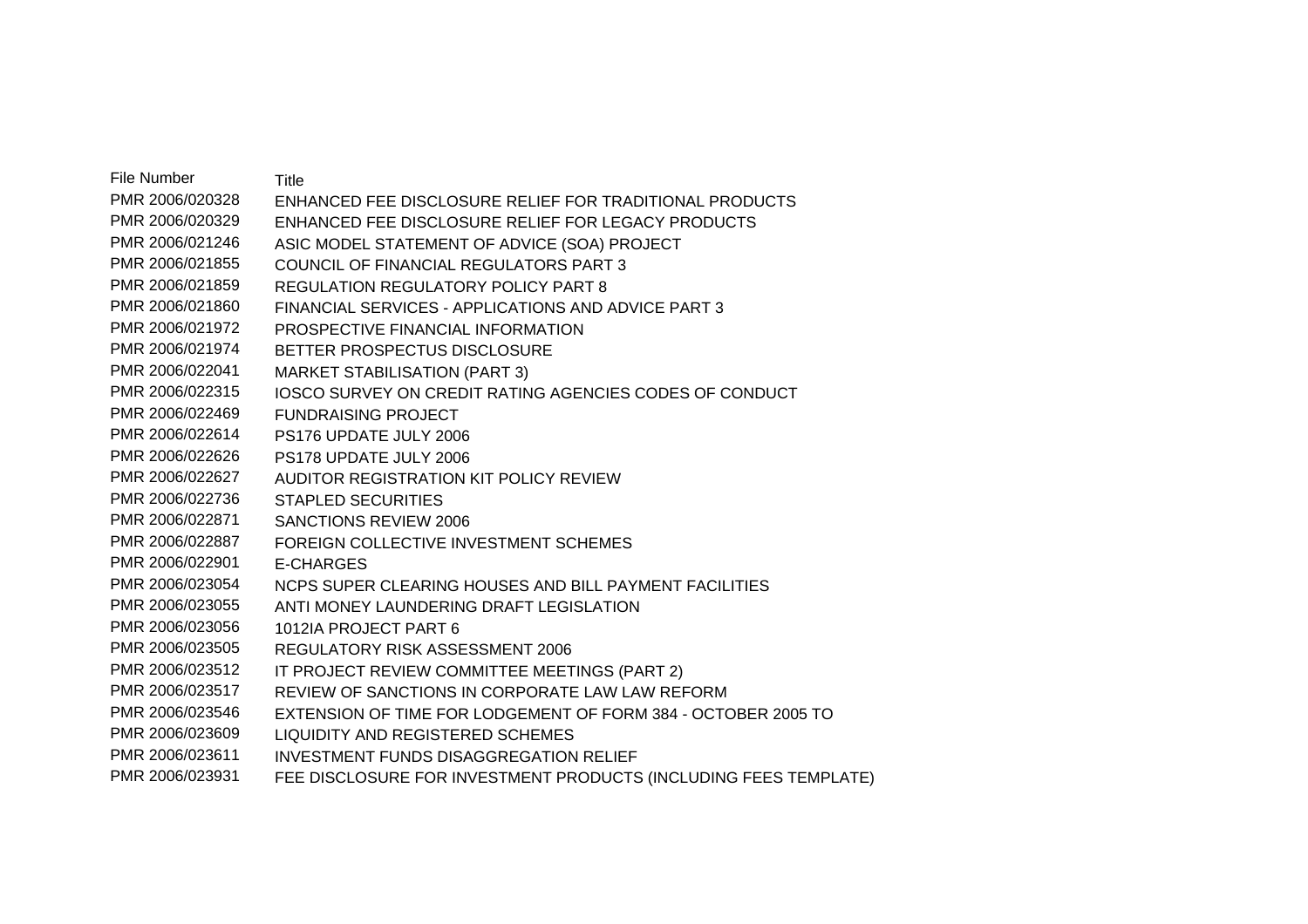PMR 2006/023932 FEE DISCLOSURE FOR INVESTMENT PRODUCTS (INCLUDING FEES TEMPLATE) PMR 2006/023933 FEE DISCLOSURE FOR INVESTMENT PRODUCTS (INCLUDING FEES TEMPLATE) PMR 2006/023934 FEE DISCLOSURE FOR INVESTMENT PRODUCTS (INCLUDING FEES TEMPLATE) PMR 2006/023938 REVIEW OF POLICY STATEMENT 74 ACQUISITIONS AGREED TO BY SHAREHOLDERS ITEM 7 OF SECTION 611 PMR 2006/023949 REGULATION ADVICE INTERNAL - MISCELLANEOUS - PMR 2006/024094 VENTURE CAPITAL PMR 2006/024095 BUY-BACKS: LISTED MIS PMR 2006/024457 LAW COUNCIL E-COMMERCE COMMITTEE PMR 2006/024458 COMPENSATION ARRANGEMENT - RAB FOLDER 2 PMR 2006/024561 FINANCIAL REPORTING COUNCIL: LEGAL TEAM PMR 2006/024712 TRAINING OF ADVISERS: PS 146 PMR 2006/024891 GOVERNMENT RELATIONS PART 3 PMR 2006/025136 FINANCIAL REPORTING PROJECT - REVENUE RECOGNITION IN RECRUITMENT COMPANIES PMR 2006/025192 REVIEW OF PS 146 - 2006 PMR 2006/025341 AUDITOR ROTATION - POLICY DEVELOPMENT (PART 2) PMR 2006/025353 PS 26 - TECHNICAL UPDATE PMR 2006/025419 FSR DISCLOSURE DISCRETIONARY POWERS 15 FEB 02 - 25 FEB 02 PMR 2006/025420 FSR DISCLOSURE DISCRETIONARY POWERS 15 FEB 02 - 24 APR 02 PMR 2006/025755 FINALISING IPS 159 TAKEOVERS: DISCRETIONARY POWERS - SUBMISSIONS ON PPP PMR 2006/025800 REQUEST FOR TENDER TRADE SURVEILLANCE SYSTEM PMR 2006/025870 COMPENSATION ARRANGEMENTS - RESEARCH CONSULTANT PMR 2006/026038 UPDATE PN 55 (INCLUDING COMMENTS RECEIVED) PART 2 PMR 2006/026077 S601FC(4) RELIEF FOR REGISTERED SCHEMES INVESTING IN UNREGISTERED SCHEMES PMR 2006/026079 EXPERTS INDEPENDENCE - DRAFTS PMR 2006/026081 CONTENT OF EXPERTS REPORTS PMR 2006/026301 COMPLIANCE LEGAL TEAM: ADVICES AND GENERAL QUERIES: NO. 1 PMR 2006/026303 COMPLIANCE LEGAL TEAM: ADVICES AND GENERAL QUERIES: NO. 2 PMR 2006/026304 COMPLIANCE LEGAL TEAM: NOTICES PMR 2006/026305 COMPLIANCE LEGAL TEAM: STATEMENTS OF CONCERN PMR 2006/026307 COMPLIANCE LEGAL TEAM: FINANCIAL REPORTING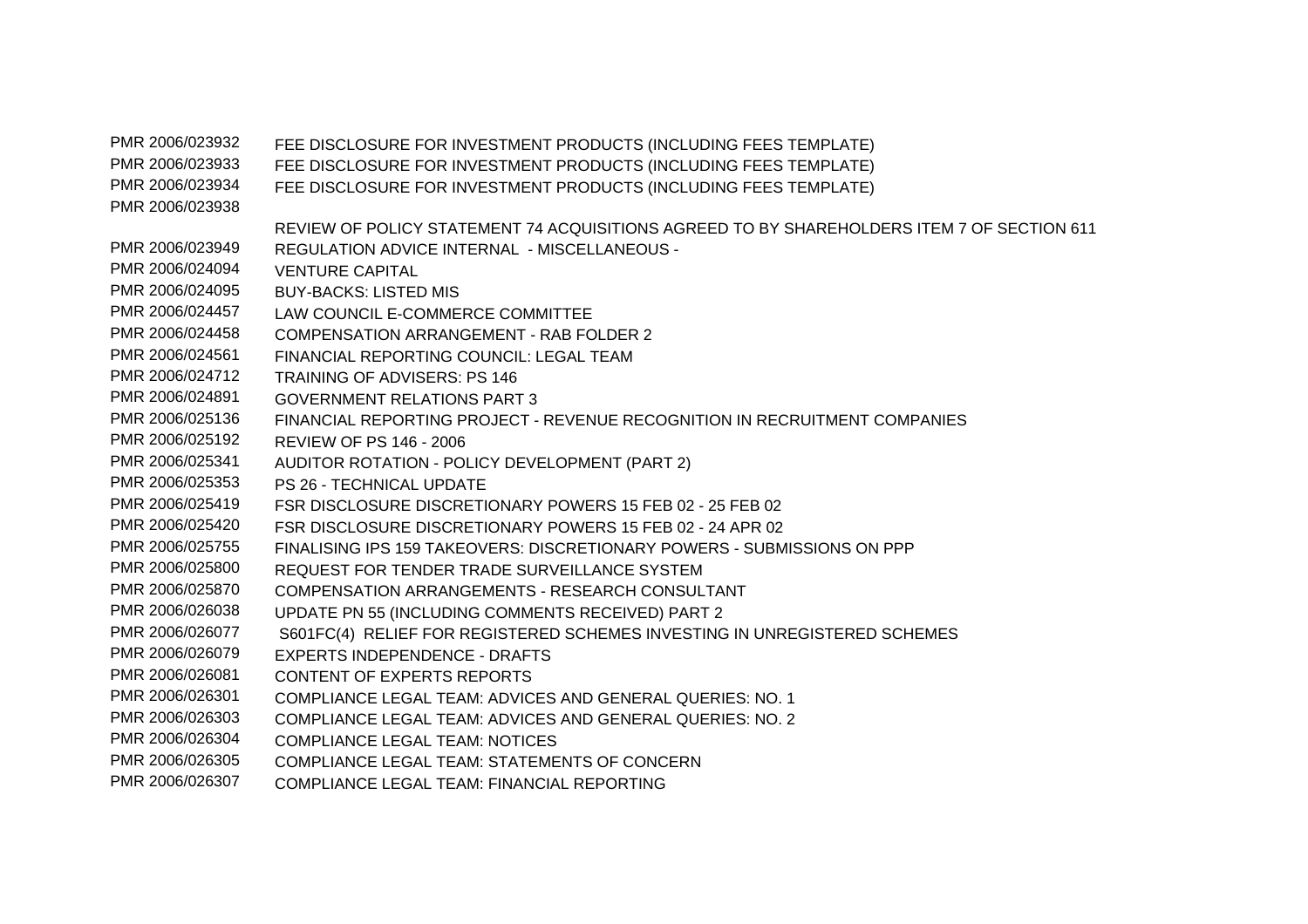PMR 2006/026309 COMPLIANCE LEGAL TEAM: SUPERANNUATION PMR 2006/026310 COMPLIANCE LEGAL TEAM: ENTITIES PMR 2006/026312 COMPLIANCE LEGAL TEAM: AUDIT: THE BIG 4 FIRMS PMR 2006/026313 COMPLIANCE LEGAL TEAM: AUDIT: THE MID-TIER FIRMS PMR 2006/026315 COMPLIANCE LEGAL TEAM: AUDIT: CASES AND MATERIALS PMR 2006/026317 COMPLIANCE LEGAL TEAM: ADMIN PMR 2006/026321 ASIC: POWERS AND PROCEDURES PMR 2006/026755 STANDARD BUSINESS REPORTING - WORKING GROUP PMR 2006/026807 REVIEW OF PERSONAL PROPERTY SECURITIES - CONSULTATION GROUP PMR 2006/026886 REVIEW OF PS 150 PMR 2006/027199 CONFLICTS GUIDE INDUSTRY FEEDBACK PMR 2006/027364 CALCULATORS PART TWO PMR 2006/027402 ANTI MONEY LAUNDERING PMR 2006/027421 PS 154 CERTIFICATE BY A QUALIFIED ACCOUNTANT UPDATE PMR 2006/027439 REGULATION ADVICE INTERNAL - AUDITORS PMR 2006/027469 UPDATE OF POLICY STATEMENT 60 - SCHEMES OF ARRANGEMENT PMR 2006/027724 IDPS REVIEW PMR 2006/027726 NCPS - ASIC INTERNAL DISCUSSIONS & MEETINGS WITH OTHER AGENCIES PART 2 PMR 2006/027729 CORPORATE AND FINANCIAL SERVICES REGULATION REVIEW - ASIC SUBMISSION PART 2 PMR 2006/027793 FINANCIAL SERVICES - APPLICATIONS AND ADVICE PART 4 PMR 2006/027795 STANDARD BUSINESS REPORTING STEERING COMMITTEE PMR 2006/027831 ADVICE STANDARD & COMPLEX - FUNDRAISING PMR 2006/027838 ASIC COMMENTS ON CONVENTION NUMBER 36 HAGUE PMR 2006/027935 UPDATE OF PN 62 PMR 2006/028009 CONFLICTS OF INTEREST - ONGOING COMPLIANCE PROJECT - PART 3 PMR 2006/028011 INDUSTRY LIAISON GENERAL PART 3 PMR 2006/028127 REVIEW OF POLICY STATEMENT 172 PART 2 PMR 2006/028358 MARKETS REGULATION - ALTERNATIVE TRADING SYSTEMS PMR 2006/028383 ATS PROJECT 2006 PMR 2006/028449 ANTI MONEY LAUNDERING PART 2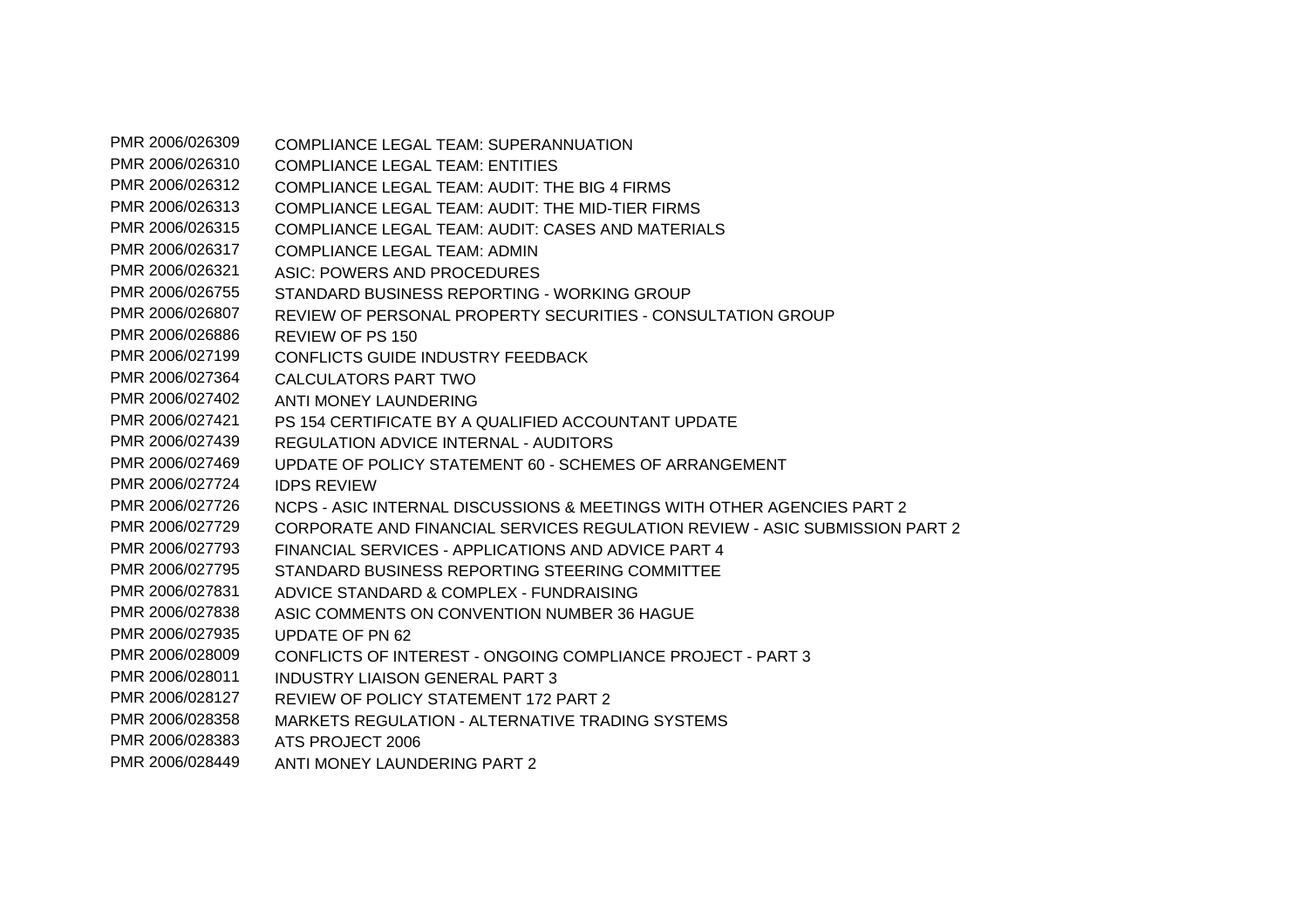PMR 2006/028459 REVIEW OF PROSPECTUS AND PDS ADVERTISING PMR 2006/028686 REGULATORY RESEARCH PART 5 PMR 2006/028789 FSR COMPENSATION ARRANGEMENTS PMR 2006/028821 ASIC MODEL STATEMENT OF ADVICE (SOA) PROJECT PMR 2006/028822 ASIC MODEL STATEMENT OF ADVICE (SOA) PROJECT PMR 2006/028828 ASIC MODEL STATEMENT OF ADVICE (SOA) PROJECT PMR 2006/028889 ALTERNATIVE TRADING SYSTEMS PMR 2006/029014 ASX FINANCIAL & REGULATORY REPORTS (PART 2) PMR 2006/029078 ASX/ASIC MEMORANDUM OF UNDERSTANDING (MOU) & NATIONAL CO-ORDINATION COMMITTEE MEETINGS AGENDAS AND MINUTES - VOLUME 2 PMR 2006/029118 GENERAL MONITORING PMR 2006/029804 ASX CORPORATE GOVERNANCE PRINCIPLES AND BEST PRACTICE RECOMMENDATIONS: PROPOSED CHANGES PMR 2006/030036 REGULATION OF DMFS AND DOFIS PMR 2006/030329 MERGERS & ACQUISITIONS PART 4 PMR 2006/030348 FMPLOYEE SHARE SCHEMES PART 2 PMR 2006/030351 EMPLOYEE SHARE SCHEMES PART 3 PMR 2006/030360 IFSA: RELATIONSHIP MANAGEMENT PART 7 PMR 2006/030367 SUPERANNUATION MASTER TRUSTS PRODUCT DISCLOSURE PART 2 PMR 2006/030390 HEDGE FUNDS PART 2 PMR 2006/030393 MANAGED INVESTMENTS LIQUIDITY PMR 2006/030507 ASX - LISTING RULE WAIVERS PART 4 PREVIOUS FILE NUMBERS PMR2004/26503-PMR2004/26508-PMR2005/24866 PMR 2006/030579 CCU - ASSET SUPER PMR 2006/030622 REGULATION OF LITIGATION FUNDING PMR 2006/030747 ASX MARKETS REFERRALS MAY / JUNE 2005 PMR 2006/030749 ASX MARKETS REFERRALS FEBRUARY 2006 PMR 2006/031014 ASIC - SDIA LIAISON MEETINGS PMR 2006/031015 ASIC - AFMA LIAISON MEETINGS PMR 2006/031043 INTERNATIONAL - GENERAL PMR 2006/031474 AUDIT: ADVICE & SUPPORT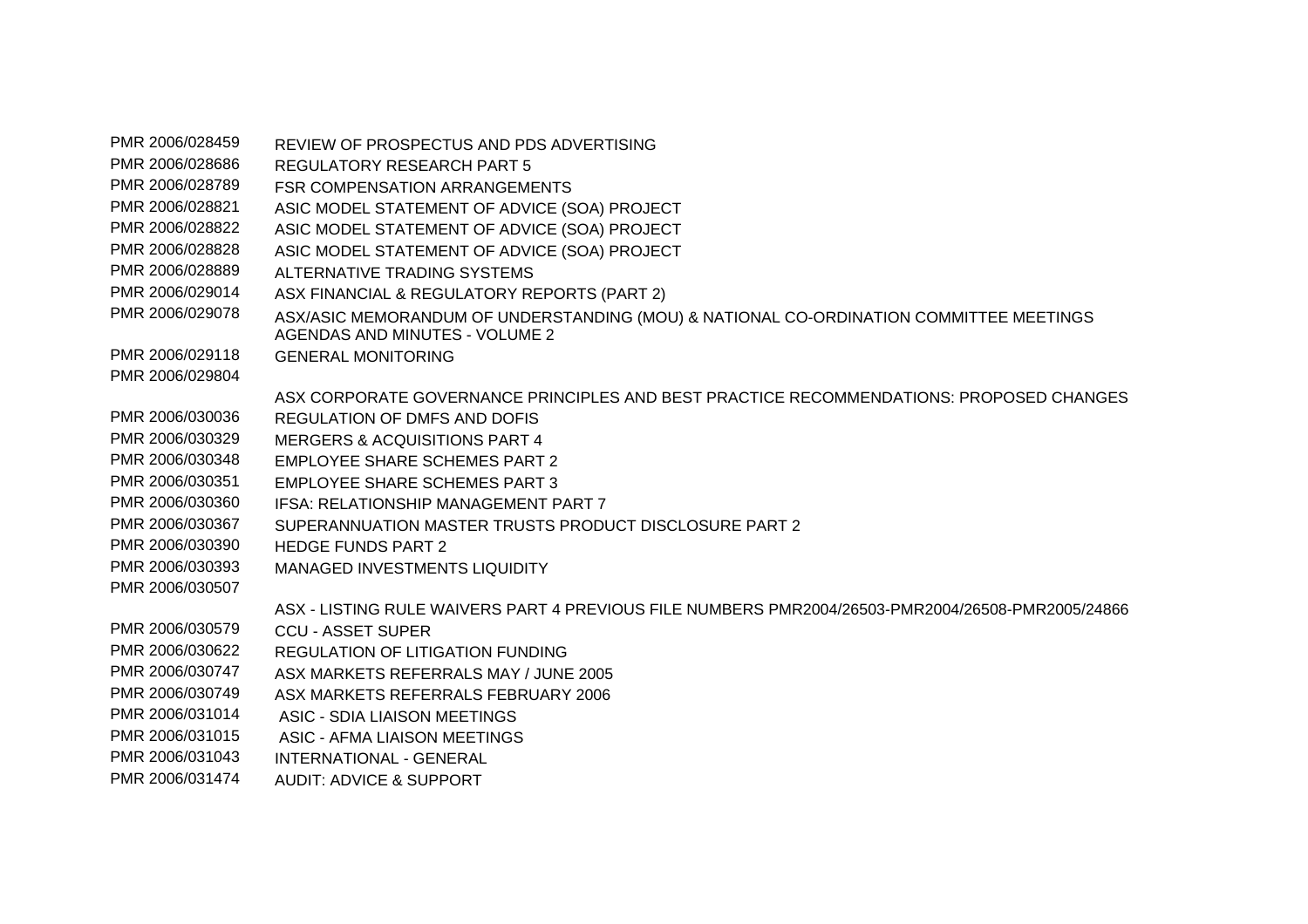PMR 2006/031475 CORPORATE GOVERNANCE: ADVICE & SUPPORT PMR 2006/031654 ADVICE STANDARD & COMPLEX FINANCIAL REPORTING GROUP FILE PART 5 PMR 2006/032325 ADMINISTRATIVE APPEALS TRIBUNAL PMR 2006/032573 UPDATE OF PS 32 PMR 2006/032618 TAKEOVERS PANEL RELATIONSHIP MANAGEMENT LIAISON PMR 2006/032655 ACCOUNTS EXAMINATION - LISTED ENTITY PMR 2006/032870 CONSUMER PROTECTION PMR 2006/033004 REGULATORY RISK ANALYSIS (PART 4) PMR 2006/033066 ABN/BUSINESS NAMES PROJECT PMR 2006/033127 ENFORCEMENT - PRELIMINARY ASSESSMENT TEAM MEETING AGENDA AND MINUTES 9 NOVEMBER 2006 PMR 2006/033128 COMMISSION (PART 7) PMR 2006/033130 INTERNATIONAL GENERAL (PART 9) PMR 2006/033131 BETTER REGULATION PROJECT PART 3 PMR 2006/033312 BETTER REGULATION - TRANSPARENCY PART 3 PMR 2006/033315 BETTER REGULATION - TRANSPARENCY PART4 PMR 2006/033318 BETTER REGULATION - TRANSPARENCY PART 5 PMR 2006/033321 PS 176 (B) MATERIALS PMR 2006/033373 POLICY STATEMENT 77 - PROPERTY TRUSTS AND PROPERTY SYNDICATES PMR 2006/033471 OFFICE OF BEST PRACTICE REVIEW (OBPR) SIX MONTHLY COMPLIANCE REPORTS TO OBPR ON ASIC COMPLIANCE WITH RIS REQUIREMENTS NOVEMBER 2006 (PREV RPB2002/12613) PMR 2006/033765 FINANCIAL SERVICES APRA LIAISON PMR 2006/033867 IDPS AND MASTERFUNDS PMR 2006/033878 AAA INTERNAL ADVICE PMR 2006/034133 FTA IMPL FMENTATION PMR 2006/034143 STAPLED SECURITIES VOLUME 1 PMR 2006/034144 STAPLED SECURITIES VOLUME 2 PMR 2006/034145 ANTI-MONEY LAUNDERING PART 5 PMR 2006/034150 CORPORATIONS ACT REFINEMENTS 2006 PART 3 PMR 2006/034158 DMFS AND DOFIS REVIEW PART 2 PMR 2006/034161 DMFS AND DOFIS REVIEW PART 3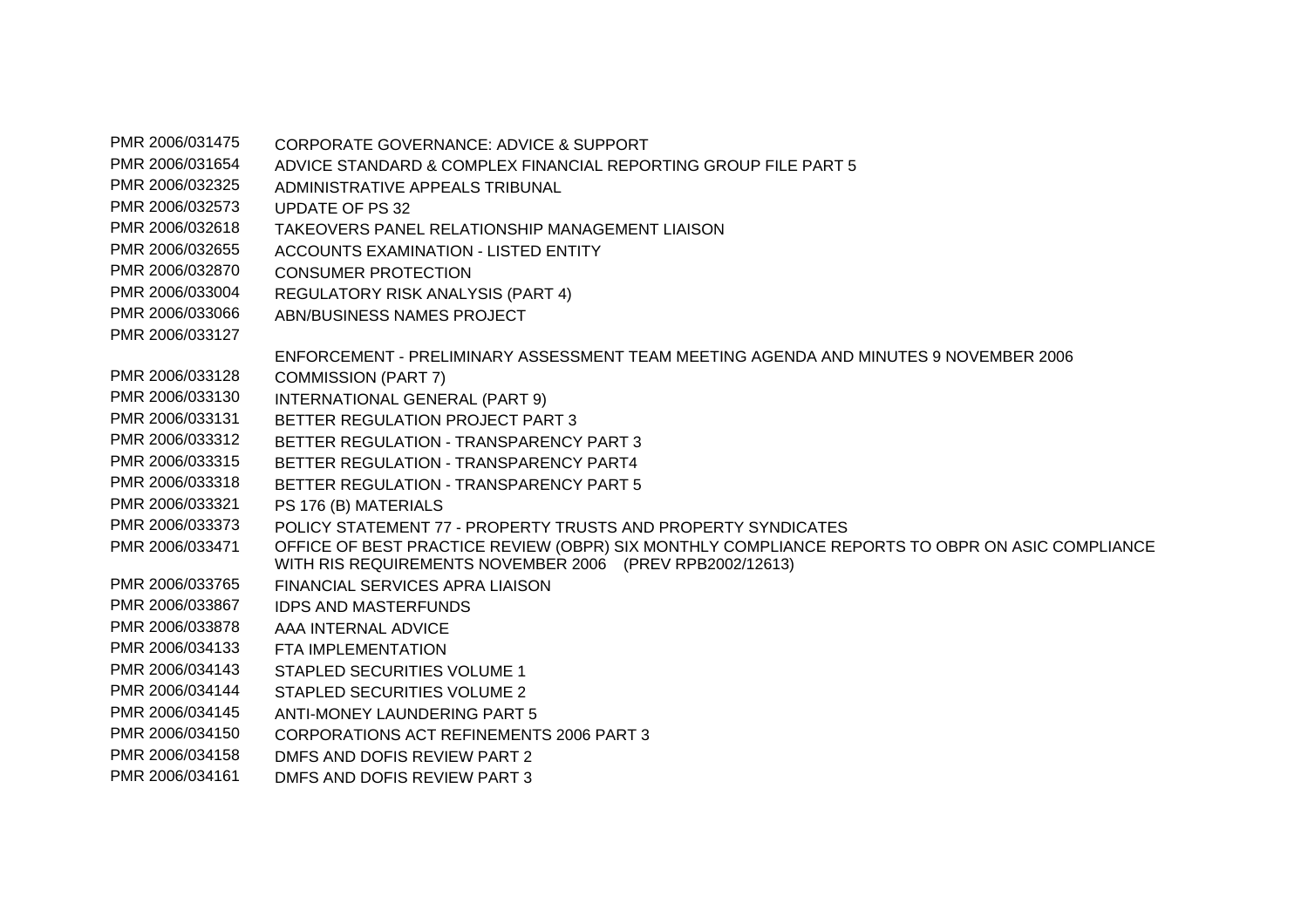PMR 2006/034255 AIFRS IMPACT PROJECT PMR 2006/034315 AUDITOR REGULATION (PART 5) PMR 2006/034316 FINANCIAL SECTOR ASSESSMENT PROGRAM (FSAP) AUSTRALIA (PART 2) PMR 2006/034516 ENFORCEMENT - PRELIMINARY ASSESSMENT TEAM MEETING AGENDA AND MINUTES 23 NOVEMBER 2006 PMR 2006/034527 CALCULATORS PART 3 PMR 2006/034659 UPDATE OF PS 86 PMR 2006/034683 ELECTRONIC COMMERCE PMR 2006/034690 DEFINITION OF SINKING FUND POLICY PMR 2006/034956 PRESENTATION - MAKING A DECISION ABOUT WHETHER TO ISSUE A STOP ORDER ON PDS, PROSPECTUS AND ADVERTISING PMR 2006/035124 ELECTRONIC TRANSACTIONS ACT PMR 2006/035602 FURTHER TRANSITIONAL RELIEF FOR ACTUARIES PMR 2006/035827 REGISTRY POLICY PMR 2006/035874 MARKET WATCH PROJECT - SMALL TO MID CAP MINERS STUDY PMR 2006/035996 MARKET WATCH PROJECT - SMALL & MID-CAP MINERS STUDY PMR 2006/036038 NOT-FOR-PROFIT ENTITIES CCU 06/565 PMR 2006/036416 AFMA DOLLAR DISCLOSURE REQUEST - S947B(2)(D) PMR 2006/036543 MARKET WATCH PROJECT - FINANCIAL REPORTING COUNCIL - PMR 2006/036672 MARKET WATCH PROJECT - SMALL & MID CAP MINERS STUDY PMR 2006/036819 CONFLICTS OF INTEREST GUIDE PMR 2006/036828 IDPS REVIEW PMR 2006/037013 ASX MARKETS REFERRALS NOVEMBER 2006 - PMR 2006/037342 DOLLAR DISCLOSURE FAQ PMR 2006/037343 SUPERSEDING MISCELLANEOUS ASIC POLICY PUBLICATIONS PMR 2006/037370 TAKEOVERS - MISCELLANEOUS PMR 2006/037400 PS 146 REVIEW PMR 2006/037402 ELECTRONIC DISCLOSURE PROJECT PMR 2006/037550 OFFICE OF BEST PRACTICE REGULATION PMR 2006/037731 PRIVATE EQUITY PMR 2006/037739 BETTER PROSPECTUS DISCLOSURE PART 2